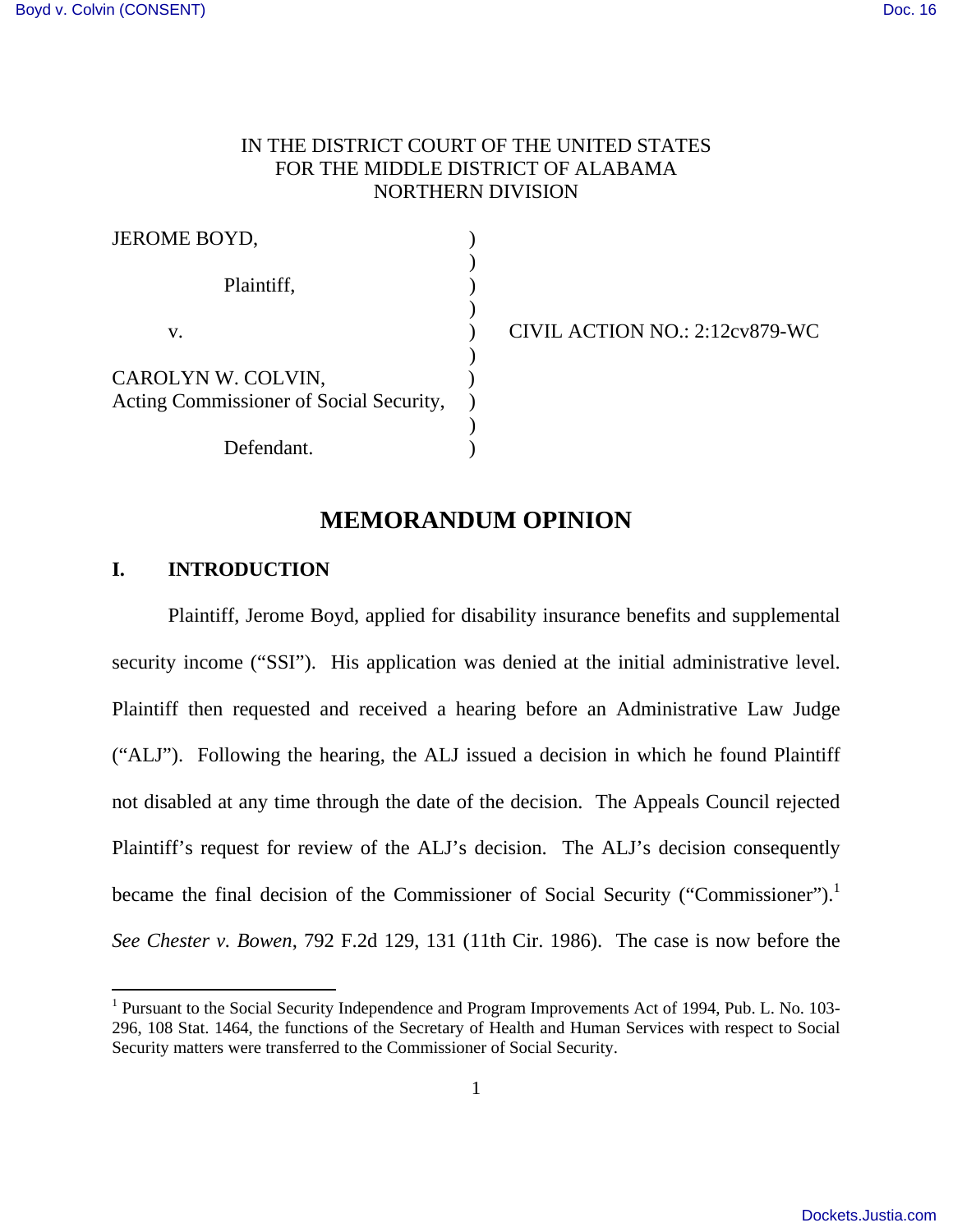court for review under 42 U.S.C.  $\S$  405(g). Pursuant to 28 U.S.C.  $\S$  636(c), both parties have consented to the conduct of all proceedings and entry of a final judgment by the undersigned United States Magistrate Judge. Pl.'s Consent to Jurisdiction (Doc. 10); Def.'s Consent to Jurisdiction (Doc. 9). Based on the court's review of the record and the briefs of the parties, the court AFFIRMS the decision of the Commissioner.

#### **II. STANDARD OF REVIEW**

Under 42 U.S.C. §  $423(d)(1)(A)$ , a person is entitled to disability benefits when

the person is unable to

engage in any substantial gainful activity by reason of any medically determinable physical or mental impairment which can be expected to result in death or which has lasted or can be expected to last for a continuous period of not less than 12 months.

42 U.S.C. §  $423(d)(1)(A)^2$ 

To make this determination, the Commissioner employs a five-step, sequential

evaluation process. *See* 20 C.F.R. §§ 404.1520, 416.920 (2011).

(1) Is the person presently unemployed?

(2) Is the person's impairment severe?

(3) Does the person's impairment meet or equal one of the specific

impairments set forth in 20 C.F.R. Pt. 404, Subpt. P, App. 1 [the Listing of Impairments]?

(4) Is the person unable to perform his or her former occupation?

(5) Is the person unable to perform any other work within the economy?

An affirmative answer to any of the above questions leads either to the next question, or, on steps three and five, to a finding of disability. A negative

<sup>&</sup>lt;u>.</u>  $2^2$  A "physical or mental impairment" is one resulting from anatomical, physiological, or psychological abnormalities, which are demonstrable by medically acceptable clinical and laboratory diagnostic techniques.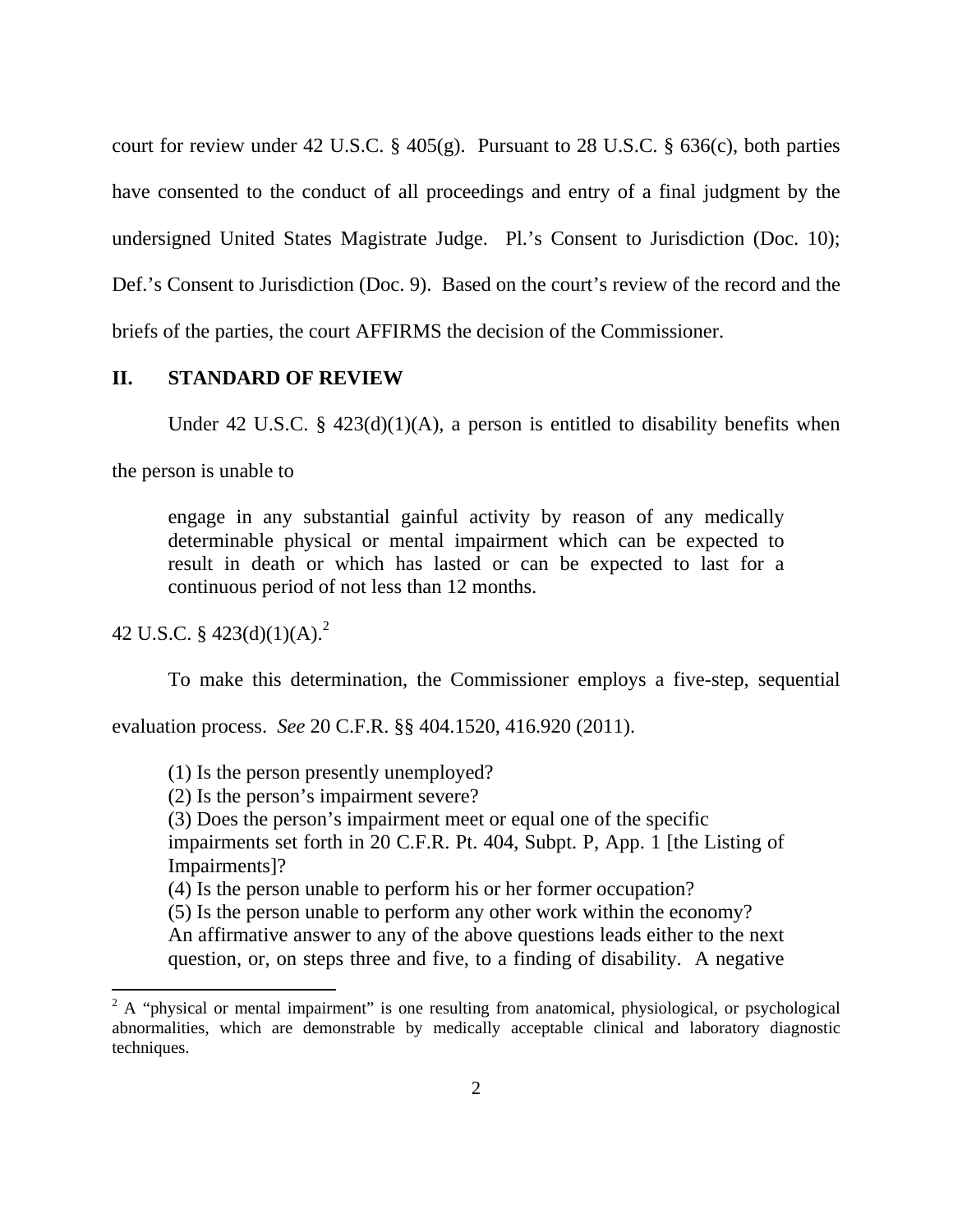answer to any question, other than step three, leads to a determination of "not disabled."

*McDaniel v. Bowen, 800 F.2d 1026, 1030 (11th Cir. 1986).*<sup>3</sup>

 The burden of proof rests on a claimant through Step 4. *See Phillips v. Barnhart*, 357 F.3d 1232, 1237-39 (11th Cir. 2004). A claimant establishes a *prima facie* case of qualifying disability once they have carried the burden of proof from Step 1 through Step 4. At Step 5, the burden shifts to the Commissioner, who must then show there are a significant number of jobs in the national economy the claimant can perform. *Id*.

 To perform the fourth and fifth steps, the ALJ must determine the claimant's Residual Functional Capacity (RFC). *Id*. at 1238-39. RFC is what the claimant is still able to do despite his impairments and is based on all relevant medical and other evidence. *Id*. It also can contain both exertional and nonexertional limitations. *Id*. at 1242-43. At the fifth step, the ALJ considers the claimant's RFC, age, education, and work experience to determine if there are jobs available in the national economy the claimant can perform. *Id*. at 1239. To do this, the ALJ can either use the Medical Vocational Guidelines<sup>4</sup> (grids) or call a vocational expert (VE). *Id.* at 1239-40.

 The grids allow the ALJ to consider factors such as age, confinement to sedentary or light work, inability to speak English, educational deficiencies, and lack of job

 $\overline{a}$ 

<sup>3</sup> *McDaniel v. Bowen*, 800 F.2d 1026 (11th Cir. 1986), is a supplemental security income case (SSI). The same sequence applies to disability insurance benefits. Cases arising under Title II are appropriately cited as authority in Title XVI cases. *See, e.g.*, *Ware v. Schweiker*, 651 F.2d 408 (5th Cir. 1981).

<sup>4</sup> *See* 20 C.F.R. pt. 404 subpt. P, app. 2.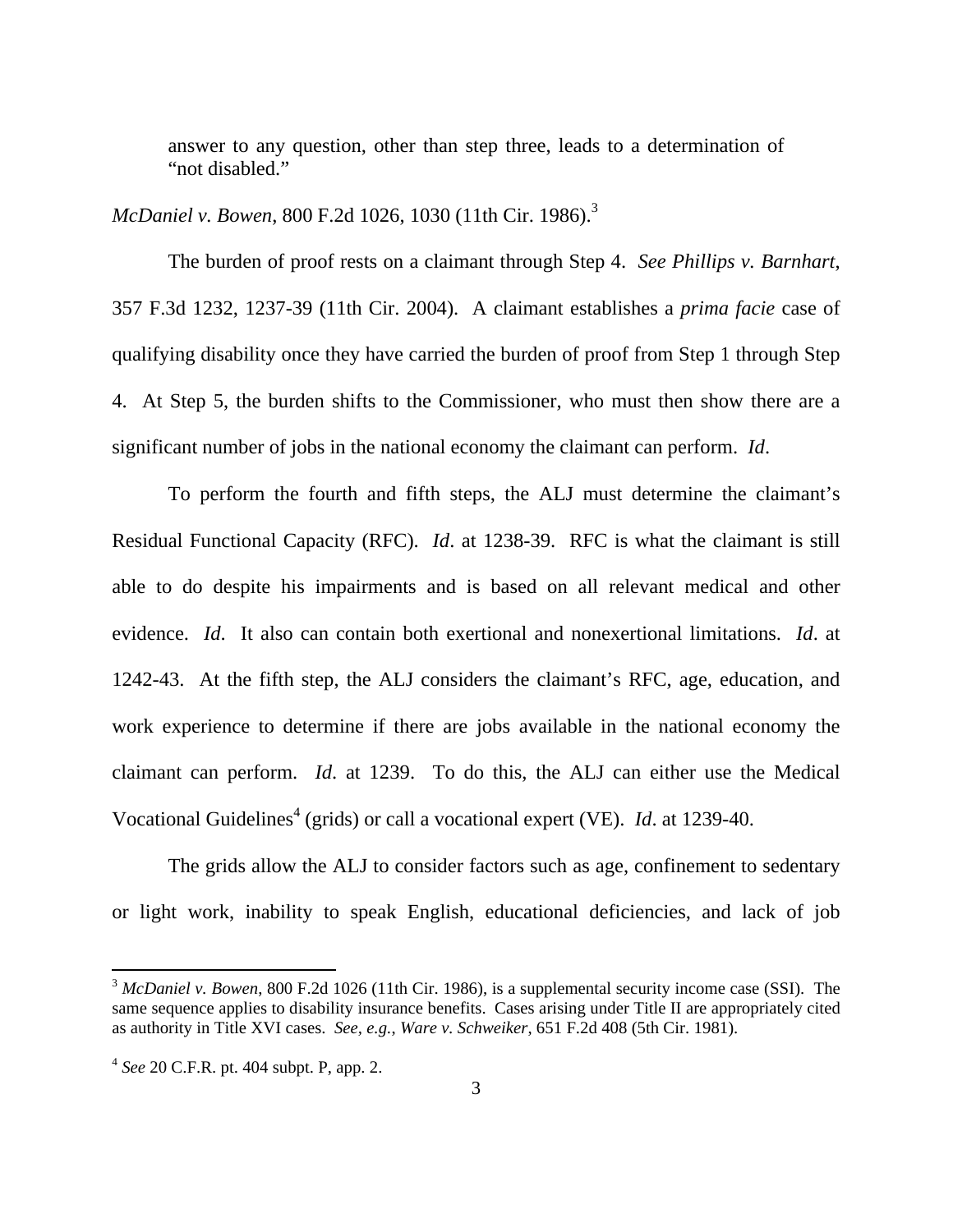experience. Each factor can independently limit the number of jobs realistically available to an individual. *Phillips*, 357 F.3d at 1240. Combinations of these factors yield a statutorily-required finding of "Disabled" or "Not Disabled." *Id*.

 The court's review of the Commissioner's decision is a limited one. This court must find the Commissioner's decision conclusive if it is supported by substantial evidence. 42 U.S.C. § 405(g); *Graham v. Apfel*, 129 F.3d 1420, 1422 (11th Cir. 1997). "Substantial evidence is more than a scintilla, but less than a preponderance. It is such relevant evidence as a reasonable person would accept as adequate to support a conclusion." *Richardson v. Perales*, 402 U.S. 389, 401 (1971); *see also Crawford v. Comm'r of Soc. Sec.*, 363 F.3d 1155, 1158 (11th Cir. 2004) ("Even if the evidence preponderates against the Commissioner's findings, [a reviewing court] must affirm if the decision reached is supported by substantial evidence."). A reviewing court may not look only to those parts of the record which support the decision of the ALJ, but instead must view the record in its entirety and take account of evidence which detracts from the evidence relied on by the ALJ. *Hillsman v. Bowen*, 804 F.2d 1179 (11th Cir. 1986).

[The court must] . . . scrutinize the record in its entirety to determine the reasonableness of the [Commissioner's] . . . factual findings. . . . No similar presumption of validity attaches to the [Commissioner's] . . . legal conclusions, including determination of the proper standards to be applied in evaluating claims.

*Walker v. Bowen*, 826 F.2d 996, 999 (11th Cir. 1987).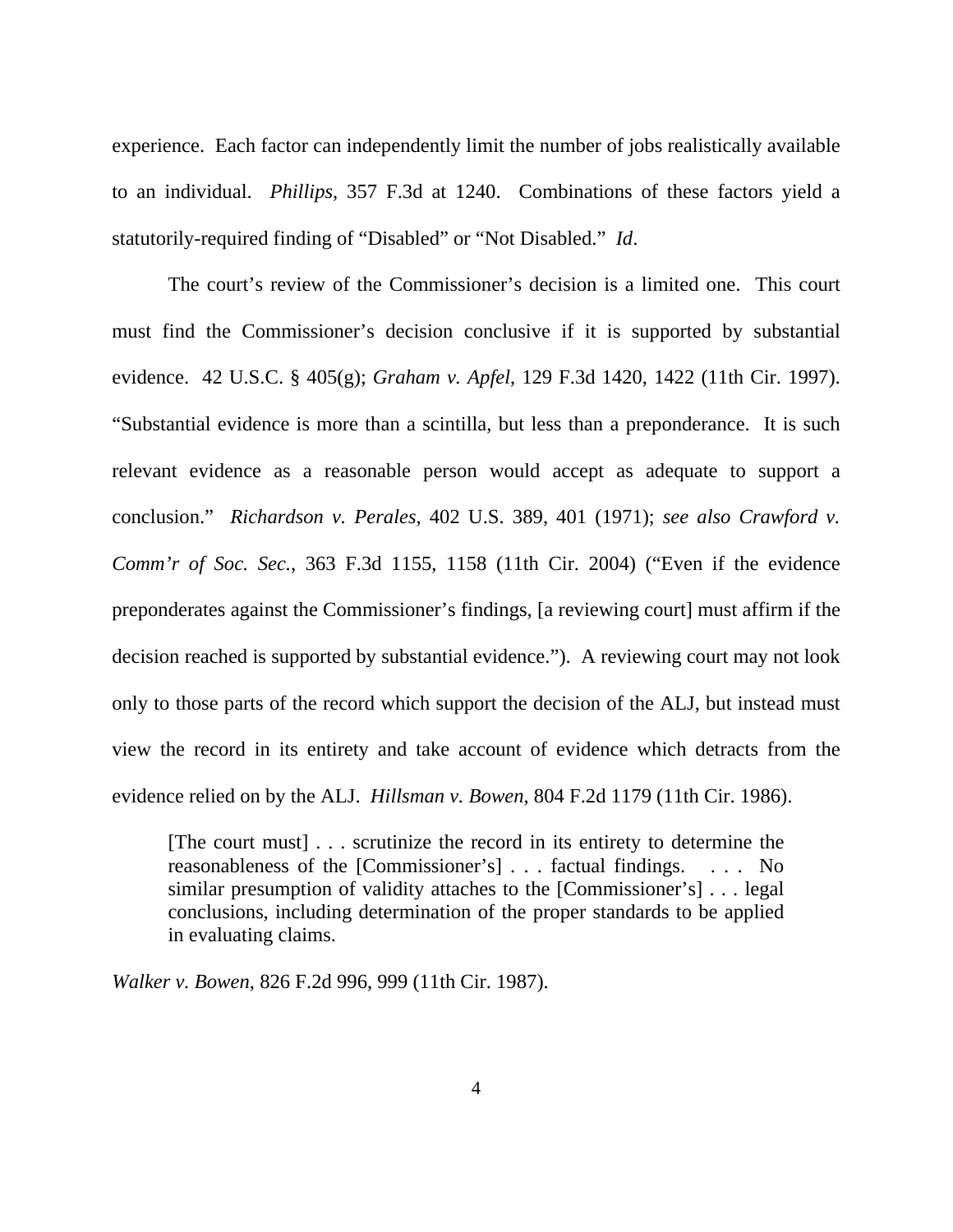#### **III. ADMINISTRATIVE PROCEEDINGS**

 Plaintiff was forty-nine years old at the time he filed his application and had a limited education. Tr. 38. Plaintiff's past relevant work was as a "concrete finisher" and a "construction laborer." *Id*. Following the administrative hearing, and employing the five-step process, the ALJ found Plaintiff "has not engaged in substantial gainful activity since August 1, 2009, the alleged onset date." (Step 1) Tr. 24. At Step 2, the ALJ found that Plaintiff suffers from the following severe impairments: "hypertension and mild degenerative changes of the knee." *Id*. The ALJ then found that Plaintiff "does not have an impairment or combination of impairments that meets or medically equals one of the listed impairments." (Step 3) Tr. 26. Next, the ALJ found that Plaintiff has the RFC to perform light work with a few additional restrictions. *Id*. The ALJ then concluded that Plaintiff "is unable to perform any past relevant work." (Step 4) Tr. 37. At Step 5, the ALJ found that, "[c]onsidering the claimant's age, education, work experience, and residual functional capacity," and after consulting with the VE, "there are jobs that exist in significant numbers in the national economy that the claimant can perform." Tr. 38. The ALJ identified the following occupations as examples: "mold filler," "utility hand" and "vacuum tender." Tr. 39. Accordingly, the ALJ determined that Plaintiff "has not been under a disability, as defined in the Social Security Act, from August 1, 2009, through the date of this decision." *Id.*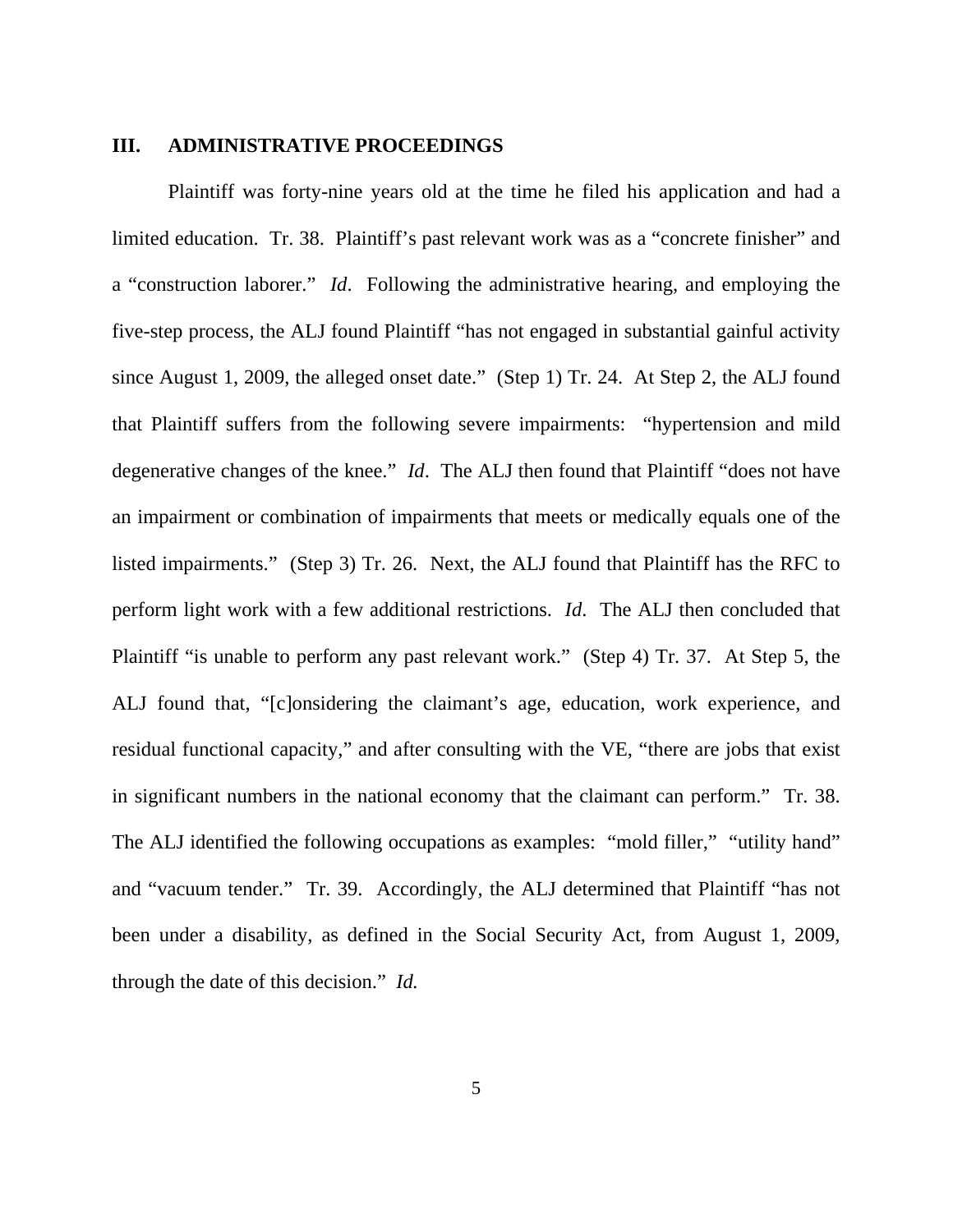#### **IV. PLAINTIFF'S CLAIMS**

 Plaintiff presents two issues for this court's consideration in review of the ALJ's decision: (1) whether "the ALJ's [RFC] findings are [] based on substantial evidence"; and (2) whether "the ALJ erred in failing to consider physical and mental conditions in combination." Pl.'s Br. (Doc. 13) at 7-13. The court will address each argument below.

#### **V. DISCUSSION**

 $\overline{a}$ 

#### *A. The RFC Findings*

 Plaintiff asserts that the ALJ's RFC findings are not supported by substantial evidence. It appears Plaintiff's argument is two-fold. First, Plaintiff appears to argue that the ALJ did not properly consider the treating source's opinion.<sup>5</sup> Pl.'s Br. (Doc. 13) at 7-9. Second, Plaintiff asserts that the mental RFC findings were flawed because the ALJ did not "state with particularity" the amount of time Plaintiff was capable of spending with each activity. Pl.'s Br. (Doc. 13) at 9. The court finds both arguments to be without merit.

To the extent that Plaintiff is arguing that the ALJ did not properly consider the opinion of Dr. Yearwood, Plaintiff's treating source, the court disagrees. An ALJ normally must give the opinion of a treating physician "substantial or considerable weight unless 'good cause' is shown to the contrary." *See Phillips*, 357 F.3d at 1240.

<sup>&</sup>lt;sup>5</sup> Defendant states in her brief that "Plaintiff mentions Dr. Yearwood's opinion, noting that the ALJ accepted portions of the opinion and rejected others, but does not allege the ALJ erred in assigning weigh[t] to the opinion." Def.'s Br. (Doc. 14) at 6. While the court tends to agree with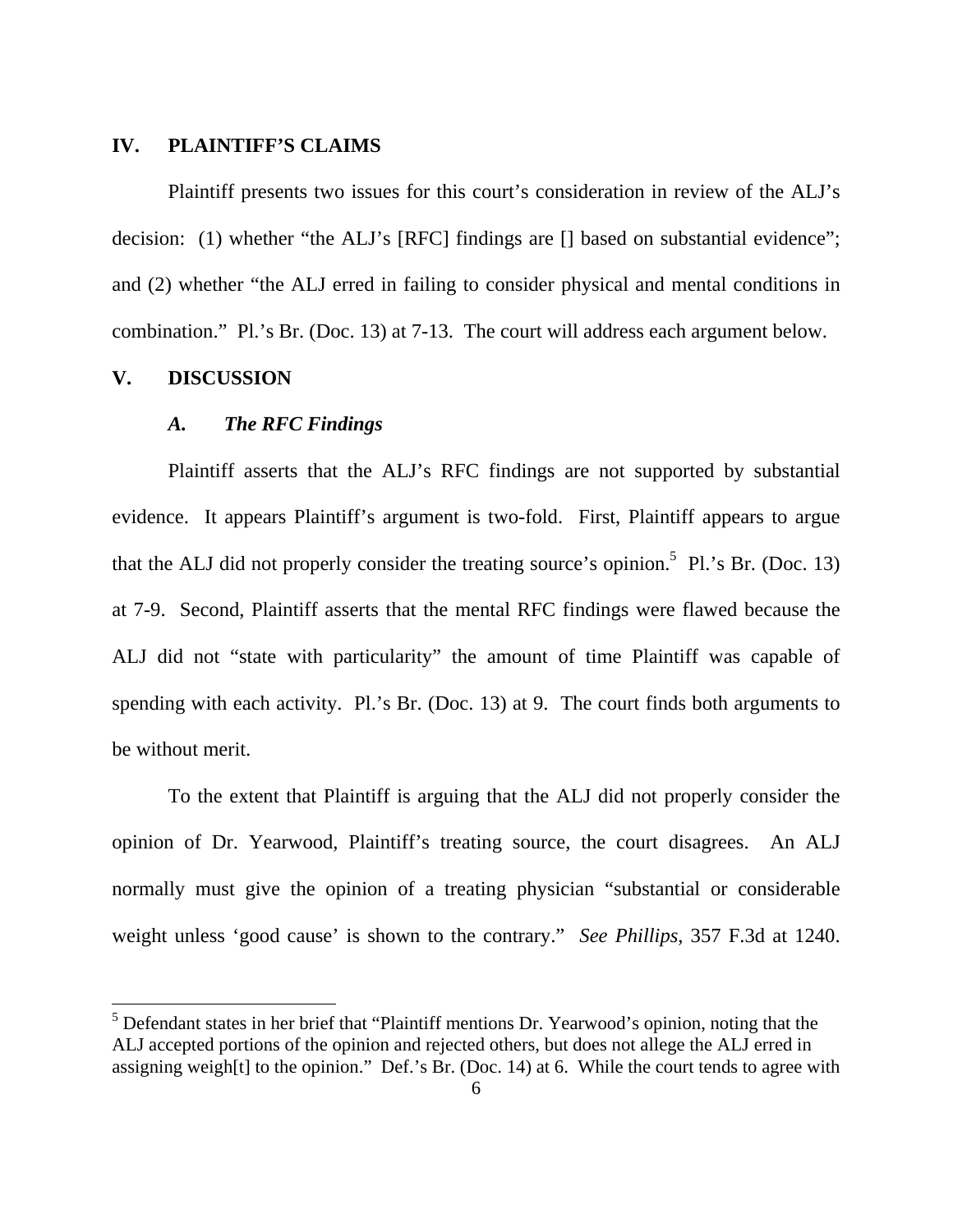"'[G]ood cause' exists when the: (1) treating physician's opinion was not bolstered by the evidence; (2) evidence supported a contrary finding; or (3) treating physician's opinion was conclusory or inconsistent with the doctor's own medical records." *Id.* at 1240-41. Further, "[t]he ALJ must clearly articulate the reasons for giving less weight to the opinion of a treating physician, and the failure to do so is reversible error." *Lewis v. Callahan*, 125 F.3d 1436, 1440 (11th Cir. 1997); *see also MacGregor v. Bowen*, 786 F.2d 1050, 1053 (11th Cir. 1986) (holding the ALJ "must specify what weight is given to a treating physician's opinion and any reason for giving it no weight").

 Here, the ALJ did consider Dr. Yearwood's opinion. In fact, the ALJ expressly stated "I have generally accepted Dr. Yearwood's opinions regarding physical capacity and fatigue/weakness." Tr. 34. The ALJ did find, contrary to Dr. Yearwood's opinion of Plaintiff's physical capacities, that Plaintiff was capable of working an eight-hour workday; it was Dr. Yearwood's opinion that Plaintiff could work seven hours per day. Tr. 34. The ALJ also rejected Dr. Yearwood's "opinions as set forth in his responses to the 'Clinical Assessment of Pain' questionnaire." Tr. 34. To the extent the ALJ rejected such portions of Dr. Yearwood's opinion, the ALJ gave good cause. Specifically, the ALJ stated,

I find that there is nothing in Dr. Yearwood's records to support a finding that [Plaintiff] is incapable of working for a total of 8-hours during a workday. I find Dr. Yearwood's opinion in this regard to be contradicted

 $\overline{a}$ 

this statement, the court will briefly address the issue.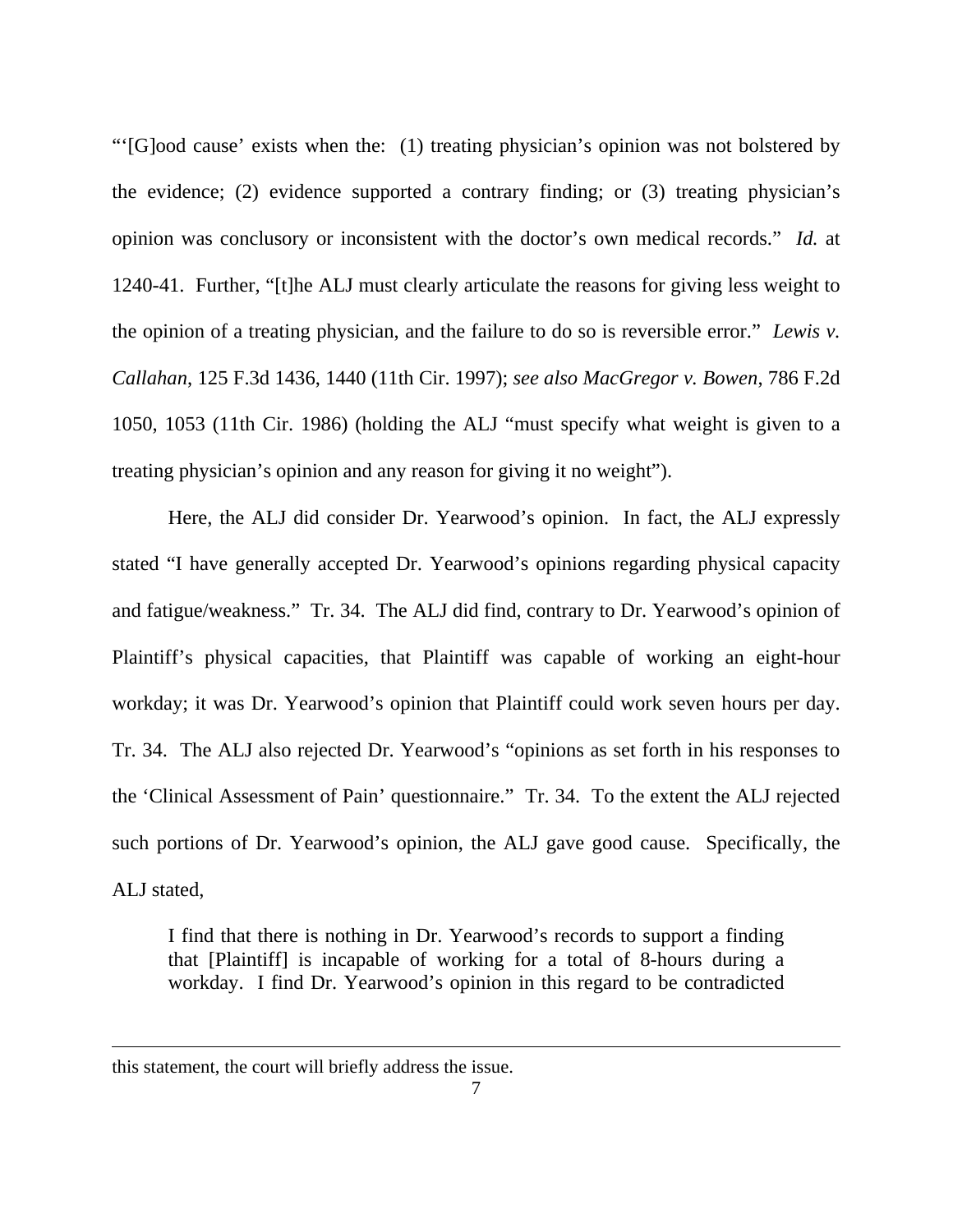by his opinion that, while work activity may result in some increased fatigue, it would not prevent adequate functioning.

#### Tr. 34. Additionally, the ALJ explained,

Dr. Yearwood's opinions regarding pain lack persuasive weight; they are unsubstantiated by any clinical or laboratory findings and they are not accompanied by objective medical evidence. Indeed, a detailed review of his records does not indicate a single report of objective medical evidence. Indeed, a detailed review of his records does not indicate a single report of objective diagnostic testing. Nor do the records reveal a single notation reflecting the actual observation of an objective sign during physical examination. Moreover, Dr. Yearwood's assessments regarding pain are inconsistent with his physical capacities evaluation and the claimant's relatively frequent reports of no pain appearing in his records. They are entirely inconsistent with the observations of both the physicians who performed detailed consultative evaluations of the claimant, and they are inconsistent with the results of objective radiographic studies performed at the time of the second consultative examination, discussed below. In short, it appears that the opinions expressed by Dr. Yearwood regarding pain are likely based entirely on the reports of the claimant.

Tr. 35. Thus, the ALJ articulated "good cause" for the rejection of Dr. Yearwood's statements—that the opinion was not bolstered by the evidence, evidence supported a contrary finding, and the opinion was conclusory—and that rejection is supported by substantial evidence.

 To the extent that Plaintiff is arguing that the mental RFC findings were flawed because the ALJ did not "state with particularity the amount of time a [p]laintiff is to spend in each activity in total and at any one time," the court finds no merit in Plaintiff's argument. Pl.'s Br. (Doc. 13) at 9. In particular, Plaintiff complains that the ALJ's decision lacked the required specificity in two instances: when the ALJ gave a sit/stand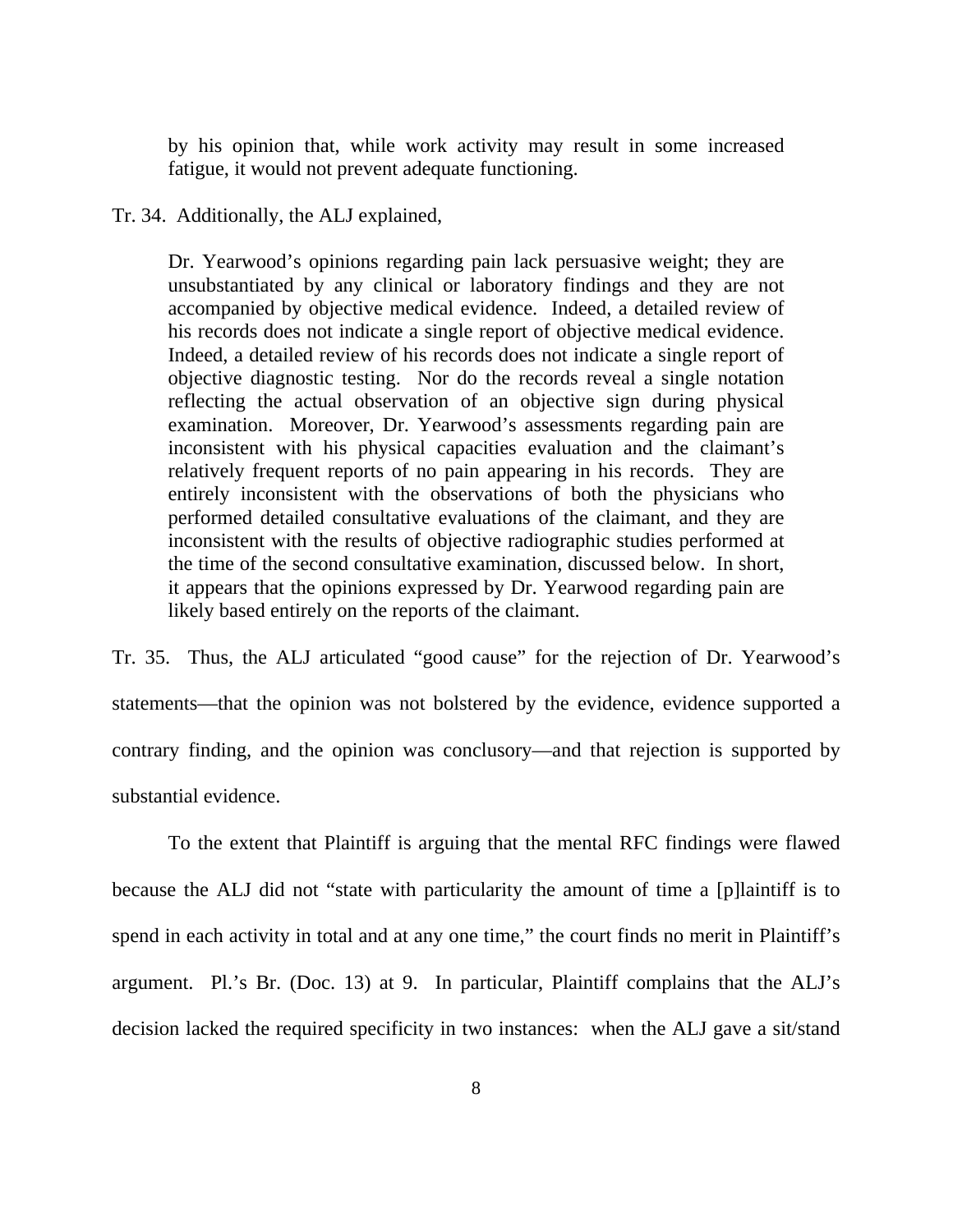option for Plaintiff in the RFC without stating exact lengths of time for which Plaintiff can sit and stand and when the ALJ used the word "some" (a term not defined in the DOT) when stating Plaintiff has the ability to do "some pushing and pulling." *Id.* at 9-10. Plaintiff relies on SSR 83-12 and SSR 96-8p as authority for such a requirement. In response, Defendant states that "[Plaintiff] has not cited with specificity the portions of the rulings that provide the inconsistency." Def.'s Br. (Doc. 14) at 5 (citations omitted). The Commissioner could find no inconsistencies, and neither can the court.

 Other courts have upheld RFCs including a sit/stand option and the use of a term undefined by the DOT. *Williams v. Barnhart*, 140 F. App'x 932, 937 (11th Cir. 2005) (unpublished) ("Although the ALJ failed to specify the frequency that [plaintiff] needed to change his sit/stand position, the reasonable implication of the ALJ's description was that the sit/stand option would be at [plaintiff's] own volition. This implication satisfies [plaintiff's] needs.") (unpublished); *Emory v. Astrue*, 2013 WL 1010660, at \*6 (N.D. Ga. Feb. 5, 2013) (remand was unwarranted when ALJ included a sit/stand option and used the term "repetitive" (a term undefined by the DOT) in RFC because it was apparent from the record that the ALJ was using the term "repetitively" interchangeably with the word "constantly," a term which is defined by the DOT). In this case, it is clear that the ALJ used the word "some" interchangeably with the word "occasional."<sup>6</sup> Neither the use

<sup>&</sup>lt;sup>6</sup> In the RFC included in the decision, the ALJ stated that Plaintiff is capable of "some pushing" and pulling of arm and/or leg controls." Tr. 26. However, at the hearing, when posing the hypothetical question to the VE using the same limitations as included in the RFC, the ALJ used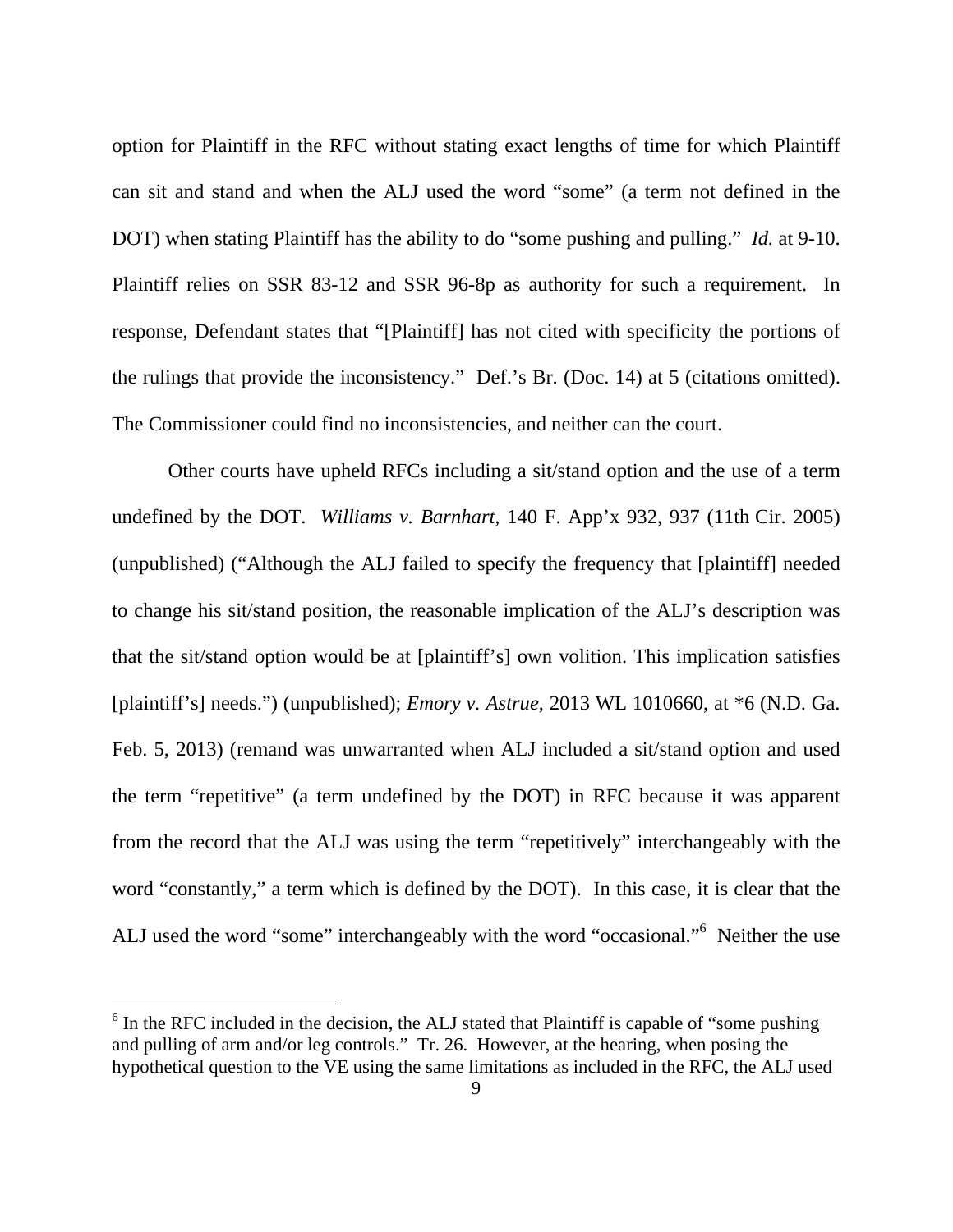of the word "some," nor the ALJ's failure to specify an exact amount of time for sitting and standing, are reversible error.

#### *B. Consideration of Mental and Physical Conditions in Combination*

 Plaintiff asserts that the ALJ's failure to consider physical and mental conditions in combination was in error. Specifically, the Plaintiff asserts that (1) "the ALJ did not adequately justify" why depression "should be relegated to a non[-]severe impairment characterized as mild"; and (2) the ALJ should have considered all of Plaintiff's medically determinable impairments of which we are aware, including the medically determinable impairments that are not "severe," when the ALJ assessed Plaintiff's RFC. Pl.'s Br. (Doc. 13) at 13.

In the first argument, Plaintiff asserts that the ALJ failed to adequately justify the determination that Plaintiff's alleged depression was non-severe. At Step 2 in the ALJ's evaluation process, the burden of proof rests with a plaintiff to establish the presence of specific severe impairments. *See Phillips*, 357 F.3d at 1237-39. An impairment is found to be severe only if it significantly limits a plaintiff's physical or mental ability to do basic work activities. 20 CFR 404.1520(c) ("*You must have a severe impairment.* If you do not have any impairment or combination of impairments which significantly limits your physical or mental ability to do basic work activities, we will find that you do not have a severe impairment . . . . ").

<u>.</u>

the word "occasional" in place of the word "some." Tr. 67-68. The court finds this sufficient to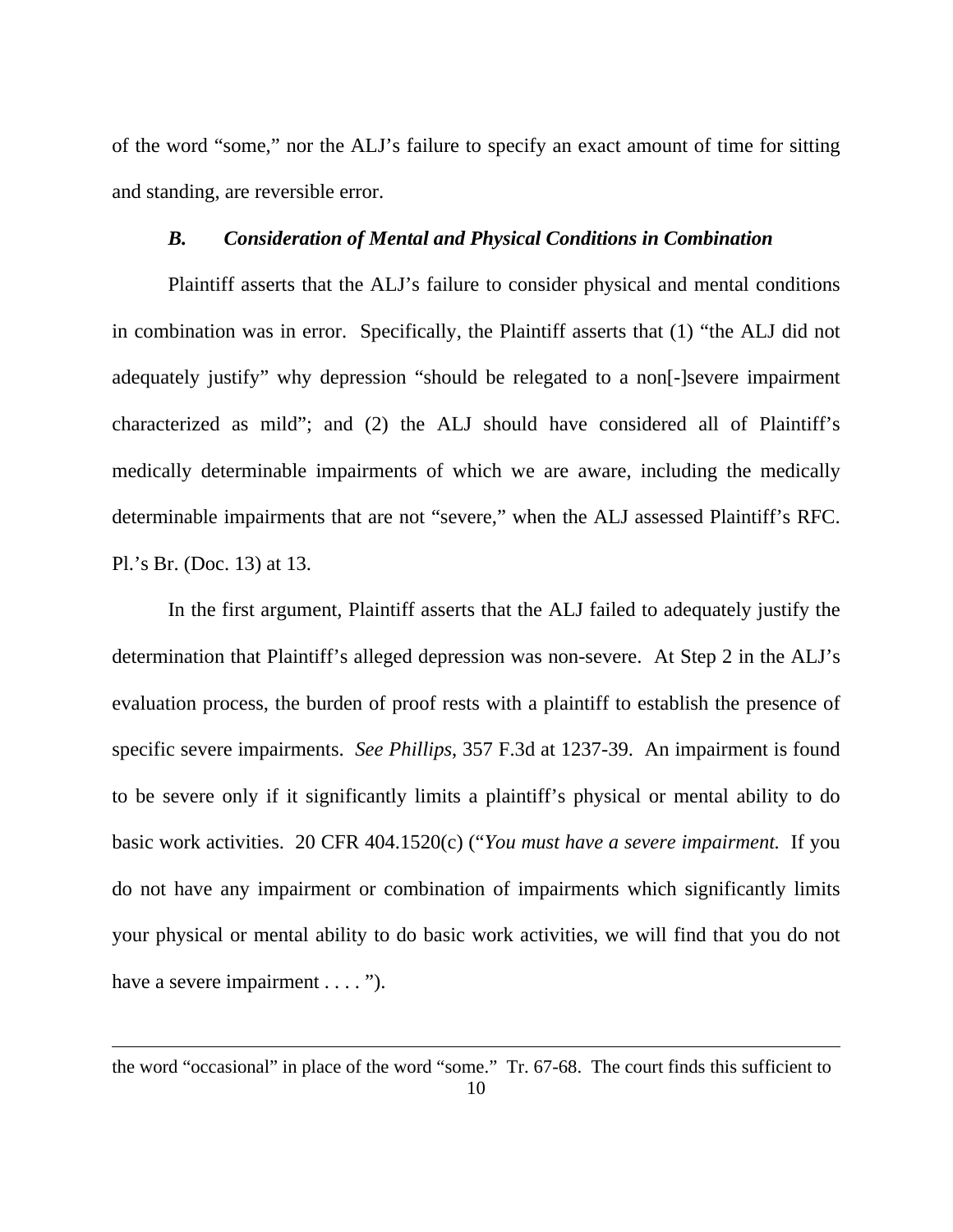In this case, the ALJ stated,

Although an examining source has listed "depression" as an impression, I find depression to be non-severe, based on the entirety of the relevant evidence, which is discussed in detail, below. I have considered the four broad functional areas set out in the disability regulations for evaluation mental disorders and in section 12.04 of the Listing of Impairments. These four broad functional areas are known as the "paragraph B" criteria. The first functional area is activities of daily living. In this area, the claimant has no limitation. The next functional area is social functioning. In this area, the claimant has mild limitation. The third functional area is concentration, persistence or pace. In this area, the claimant has no limitation. The fourth functional area is episodes of decompensation. In this area, the claimant has experienced no episodes of decompensation of extended duration. In reaching these conclusions, I have adopted the findings of a State Agency consulting psychologist. See the discussion below. Because claimant's "depression" causes no more than a "mild" limitation in any of the first three areas and "no" episodes of decompensation of extended duration in the fourth area, it is nonsevere.

Tr. 26 (citations omitted). Further in the decision, the ALJ explained,

Based on my detailed review of the entirety of the evidence, . . . I agree with the findings of Dr. Jackson and have determined that, although depression is a "medically determined" mental impairment, the claimant has failed to carry his burden of showing that the alleged depression is "severe" as that term is defined by the regulations.

Tr. 31. The court finds that the ALJ did adequately justify why Plaintiff's alleged depression was found to be mild and non-severe.

In the final argument, Plaintiff asserts that the ALJ should have considered Plaintiff's depression in conjunction with his other medically determinable impairments when the ALJ assessed Plaintiff's RFC. Pl.'s Br. (Doc. 13) at 12. Plaintiff properly

 $\overline{a}$ 

show that the ALJ was using the word "some" interchangeably with the word "occasional."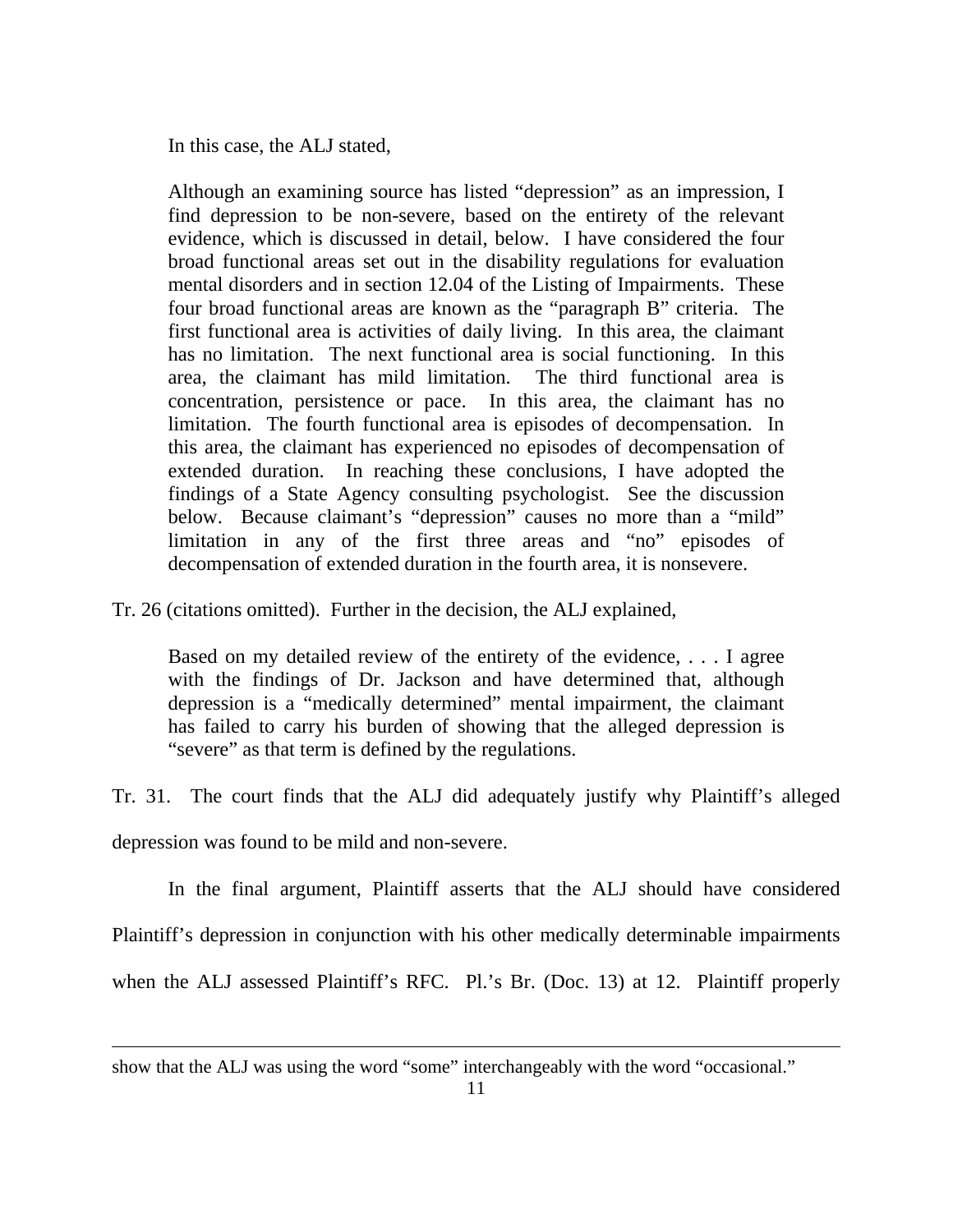states that an ALJ must "consider all of [a plaintiff's] medically determinable impairments of which [the ALJ is] aware, including [the] medically determinable impairments (MDI) that are not 'severe,' when [the ALJ] assess[es] [a plaintiff's] [RFC]." *Id.* (citing 20 C.F.R. §§ 404.1545(a)(2), 416.945(a)(2)). However, the ALJ did consider Plaintiff's alleged depression and its effect on Plaintiff's ability to work when discussing the RFC. Specifically, as Defendant points out, "[t]he ALJ specifically noted that she had to consider Plaintiff's impairments in combination at steps two and three of the sequential evaluation in determining residual functional capacity." Def.'s Br. (Doc. 14) at 9 (citing Tr. 23). Additionally, none of the physician's in this case opined that Plaintiff suffered from any mental limitation that affected his ability to work. In the ALJ's explanation of the RFC, the ALJ found Plaintiff's allegations of depression to be lacking credibility completely, highlighting at least four examples of Plaintiff having visited his treating physician without reporting any symptoms of depression. The ALJ further explained his reasoning for not finding the depression to effect the RFC by stating,

I find it somewhat implausible that claimant could be in the depressive state (for years), as alleged and reported to Dr. Kirkland, and never have reported the condition to his treating physician. I also find it implausible that he could have been (or presently could be) in such a condition and not even try to access one of the *many* free, public, mental health clinics located throughout the state. Finally, I would note that, although requested to identify every condition that interfered with his ability to work during the hearing, the claimant did not mention or refer to depression or any other mental condition.